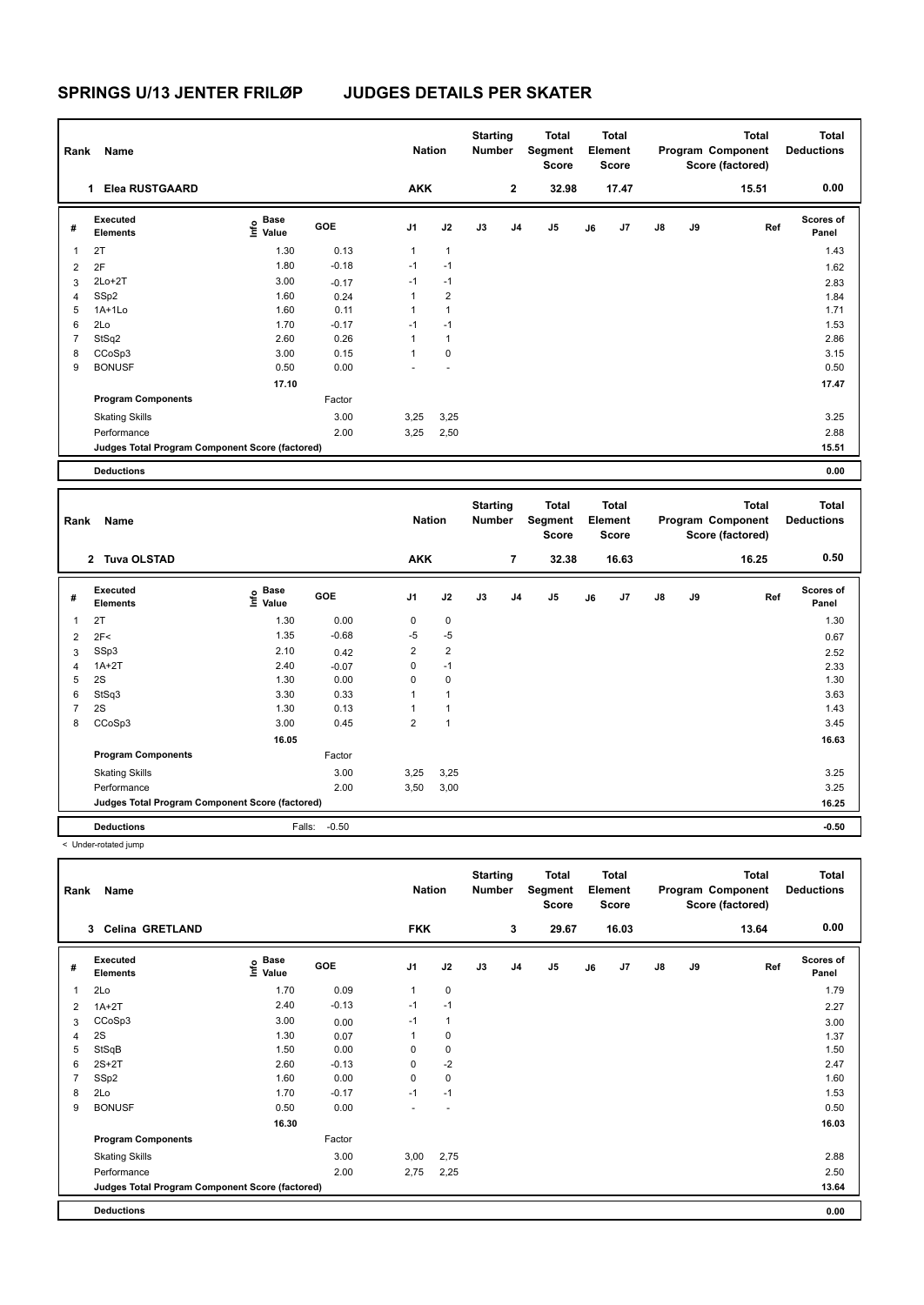## **SPRINGS U/13 JENTER FRILØP JUDGES DETAILS PER SKATER**

| Rank                    | Name                                            |                                  |         | <b>Nation</b>  |                | <b>Starting</b><br>Number |    | Total<br>Segment<br><b>Score</b> |    | <b>Total</b><br>Element<br><b>Score</b> |               |    | Total<br>Program Component<br>Score (factored) | <b>Total</b><br><b>Deductions</b> |
|-------------------------|-------------------------------------------------|----------------------------------|---------|----------------|----------------|---------------------------|----|----------------------------------|----|-----------------------------------------|---------------|----|------------------------------------------------|-----------------------------------|
|                         | 4 Pernille WITH                                 |                                  |         | <b>BSK</b>     |                |                           | 4  | 23.96                            |    | 12.06                                   |               |    | 11.90                                          | 0.00                              |
| #                       | Executed<br><b>Elements</b>                     | <b>Base</b><br>o Base<br>⊆ Value | GOE     | J <sub>1</sub> | J2             | J3                        | J4 | J <sub>5</sub>                   | J6 | J7                                      | $\mathsf{J}8$ | J9 | Ref                                            | <b>Scores of</b><br>Panel         |
| $\overline{\mathbf{1}}$ | StSq1                                           | 1.80                             | 0.00    | 0              | $\mathbf 0$    |                           |    |                                  |    |                                         |               |    |                                                | 1.80                              |
| 2                       | $1A+2T$                                         | 2.40                             | 0.07    | 0              | $\overline{1}$ |                           |    |                                  |    |                                         |               |    |                                                | 2.47                              |
| 3                       | CCoSp1V                                         | 1.50                             | $-0.08$ | 0              | $-1$           |                           |    |                                  |    |                                         |               |    |                                                | 1.42                              |
| 4                       | 2S                                              | 1.30                             | $-0.13$ | $-1$           | $-1$           |                           |    |                                  |    |                                         |               |    |                                                | 1.17                              |
| 5                       | $1Lz + 2T$                                      | 1.90                             | $-0.59$ | $-5$           | $-4$           |                           |    |                                  |    |                                         |               |    |                                                | 1.31                              |
| 6                       | 2S                                              | 1.30                             | $-0.07$ | 0              | $-1$           |                           |    |                                  |    |                                         |               |    |                                                | 1.23                              |
| $\overline{7}$          | SSp1                                            | 1.30                             | 0.26    | $\overline{2}$ | $\overline{2}$ |                           |    |                                  |    |                                         |               |    |                                                | 1.56                              |
| 8                       | 1A                                              | 1.10                             | 0.00    | 0              | $\pmb{0}$      |                           |    |                                  |    |                                         |               |    |                                                | 1.10                              |
|                         |                                                 | 12.60                            |         |                |                |                           |    |                                  |    |                                         |               |    |                                                | 12.06                             |
|                         | <b>Program Components</b>                       |                                  | Factor  |                |                |                           |    |                                  |    |                                         |               |    |                                                |                                   |
|                         | <b>Skating Skills</b>                           |                                  | 3.00    | 2,50           | 2,25           |                           |    |                                  |    |                                         |               |    |                                                | 2.38                              |
|                         | Performance                                     |                                  | 2.00    | 2,75           | 2,00           |                           |    |                                  |    |                                         |               |    |                                                | 2.38                              |
|                         | Judges Total Program Component Score (factored) |                                  |         |                |                |                           |    |                                  |    |                                         |               |    |                                                | 11.90                             |
|                         | <b>Deductions</b>                               |                                  |         |                |                |                           |    |                                  |    |                                         |               |    |                                                | 0.00                              |

! Not clear edge

| Rank           | Name                                            |                                  |            | <b>Nation</b>  |                | <b>Starting</b><br><b>Number</b> |                | <b>Total</b><br>Segment<br><b>Score</b> |    | Total<br>Element<br><b>Score</b> |               |    | <b>Total</b><br>Program Component<br>Score (factored) | <b>Total</b><br><b>Deductions</b> |
|----------------|-------------------------------------------------|----------------------------------|------------|----------------|----------------|----------------------------------|----------------|-----------------------------------------|----|----------------------------------|---------------|----|-------------------------------------------------------|-----------------------------------|
|                | Ingrid Amalie MOOK-KLEIVEN<br>5                 |                                  |            | <b>OI</b>      |                |                                  | 1              | 21.79                                   |    | 9.04                             |               |    | 13.25                                                 | 0.50                              |
| #              | Executed<br><b>Elements</b>                     | <b>Base</b><br>e Base<br>⊆ Value | <b>GOE</b> | J <sub>1</sub> | J2             | J3                               | J <sub>4</sub> | J <sub>5</sub>                          | J6 | J7                               | $\mathsf{J}8$ | J9 | Ref                                                   | <b>Scores of</b><br>Panel         |
| $\overline{1}$ | 2Lo<<                                           | 0.50                             | $-0.20$    | $-4$           | $-4$           |                                  |                |                                         |    |                                  |               |    |                                                       | 0.30                              |
| 2              | 2F<<                                            | 0.50                             | $-0.25$    | $-5$           | $-5$           |                                  |                |                                         |    |                                  |               |    |                                                       | 0.25                              |
| 3              | SSp1                                            | 1.30                             | 0.26       | 2              | $\overline{2}$ |                                  |                |                                         |    |                                  |               |    |                                                       | 1.56                              |
| 4              | StSq1                                           | 1.80                             | 0.00       | $-1$           | $\mathbf{1}$   |                                  |                |                                         |    |                                  |               |    |                                                       | 1.80                              |
| 5              | 1S                                              | 0.40                             | $-0.08$    | $-3$           | $-1$           |                                  |                |                                         |    |                                  |               |    |                                                       | 0.32                              |
| 6              | 1A+1A+SEQ                                       | 1.76                             | 0.00       | 0              | $\mathbf 0$    |                                  |                |                                         |    |                                  |               |    |                                                       | 1.76                              |
| 7              | $2S+2T<<$                                       | 1.70                             | $-0.65$    | $-5$           | $-5$           |                                  |                |                                         |    |                                  |               |    |                                                       | 1.05                              |
| 8              | CCoSp2                                          | 2.50                             | $-0.50$    | $-2$           | $-2$           |                                  |                |                                         |    |                                  |               |    |                                                       | 2.00                              |
|                |                                                 | 10.46                            |            |                |                |                                  |                |                                         |    |                                  |               |    |                                                       | 9.04                              |
|                | <b>Program Components</b>                       |                                  | Factor     |                |                |                                  |                |                                         |    |                                  |               |    |                                                       |                                   |
|                | <b>Skating Skills</b>                           |                                  | 3.00       | 2,75           | 2,75           |                                  |                |                                         |    |                                  |               |    |                                                       | 2.75                              |
|                | Performance                                     |                                  | 2.00       | 2,50           | 2,50           |                                  |                |                                         |    |                                  |               |    |                                                       | 2.50                              |
|                | Judges Total Program Component Score (factored) |                                  |            |                |                |                                  |                |                                         |    |                                  |               |    |                                                       | 13.25                             |
|                | <b>Deductions</b>                               | Falls:                           | $-0.50$    |                |                |                                  |                |                                         |    |                                  |               |    |                                                       | $-0.50$                           |

<< Downgraded jump

| Rank | Name                                            |                                    |         | <b>Nation</b>  |           | <b>Starting</b><br><b>Number</b> |                | <b>Total</b><br>Segment<br><b>Score</b> |    | <b>Total</b><br>Element<br><b>Score</b> |               |    | Total<br>Program Component<br>Score (factored) | <b>Total</b><br><b>Deductions</b> |
|------|-------------------------------------------------|------------------------------------|---------|----------------|-----------|----------------------------------|----------------|-----------------------------------------|----|-----------------------------------------|---------------|----|------------------------------------------------|-----------------------------------|
|      | Madelen LYSEBRÅTE LØBERG<br>6                   |                                    |         | <b>AKK</b>     |           |                                  | 8              | 21.04                                   |    | 10.54                                   |               |    | 10.50                                          | 0.00                              |
| #    | Executed<br><b>Elements</b>                     | <b>Base</b><br>$\frac{6}{5}$ Value | GOE     | J <sub>1</sub> | J2        | J3                               | J <sub>4</sub> | J <sub>5</sub>                          | J6 | J7                                      | $\mathsf{J}8$ | J9 | Ref                                            | <b>Scores of</b><br>Panel         |
| 1    | $1A+1Lo$                                        | 1.60                               | 0.00    | 0              | $\pmb{0}$ |                                  |                |                                         |    |                                         |               |    |                                                | 1.60                              |
| 2    | $2S+1T$                                         | 1.70                               | 0.00    | 0              | $\pmb{0}$ |                                  |                |                                         |    |                                         |               |    |                                                | 1.70                              |
| 3    | StSqB                                           | 1.50                               | $-0.15$ | $-1$           | $-1$      |                                  |                |                                         |    |                                         |               |    |                                                | 1.35                              |
| 4    | <b>USpB</b>                                     | 1.00                               | $-0.10$ | $-1$           | $-1$      |                                  |                |                                         |    |                                         |               |    |                                                | 0.90                              |
| 5    | 1A                                              | 1.10                               | $-0.11$ | $-1$           | $-1$      |                                  |                |                                         |    |                                         |               |    |                                                | 0.99                              |
| 6    | 2S                                              | 1.30                               | $-0.20$ | $-2$           | $-1$      |                                  |                |                                         |    |                                         |               |    |                                                | 1.10                              |
| 7    | SSp2                                            | 1.60                               | 0.00    | 0              | 0         |                                  |                |                                         |    |                                         |               |    |                                                | 1.60                              |
| 8    | 2T                                              | 1.30                               | 0.00    | 0              | 0         |                                  |                |                                         |    |                                         |               |    |                                                | 1.30                              |
| 9    | CCoSp1*                                         | 0.00                               | 0.00    | ۰              |           |                                  |                |                                         |    |                                         |               |    |                                                | 0.00                              |
|      |                                                 | 11.10                              |         |                |           |                                  |                |                                         |    |                                         |               |    |                                                | 10.54                             |
|      | <b>Program Components</b>                       |                                    | Factor  |                |           |                                  |                |                                         |    |                                         |               |    |                                                |                                   |
|      | <b>Skating Skills</b>                           |                                    | 3.00    | 2,25           | 1,75      |                                  |                |                                         |    |                                         |               |    |                                                | 2.00                              |
|      | Performance                                     |                                    | 2.00    | 2,25           | 2,25      |                                  |                |                                         |    |                                         |               |    |                                                | 2.25                              |
|      | Judges Total Program Component Score (factored) |                                    |         |                |           |                                  |                |                                         |    |                                         |               |    |                                                | 10.50                             |
|      | <b>Deductions</b>                               |                                    |         |                |           |                                  |                |                                         |    |                                         |               |    |                                                | 0.00                              |

\* Invalid element